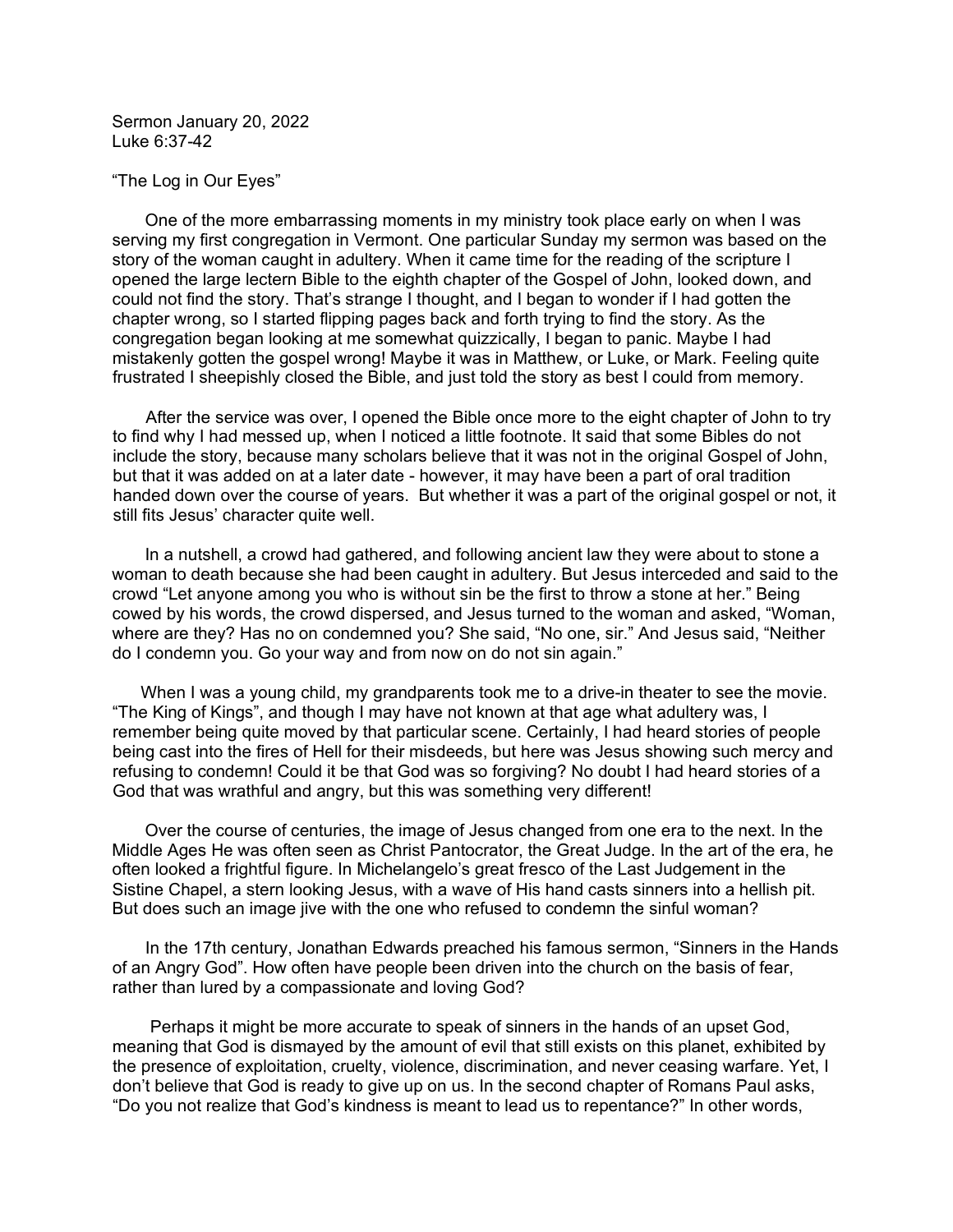God's call for repentance arises out of kindness, i.e., love, not wrath. Following the well-known verse, John 3:16, which declares that "God so loved the world" John writes, "Indeed, God did not send the Son into the world to condemn the world, but in order that the world might be saved by him." This does not deny the possibility of condemnation, meaning judgement. because John goes on to say, "Those who believe in him (namely Jesus Christ) are not condemned; but those who do not believe are condemned already, because they have not believed in the name of the only Son of God." Notice the words "condemned already" which suggests that this statement is not about final judgement. It rests on the shoulders of those who sin in this life, in which there is always room for forgiveness. Again, the call to repentance arises out of kindness, not wrath.

 But the fact of God's forgiveness then places a certain responsibility on us, which is spoken of in this morning's reading from Luke, in which Jesus says, "Do not judge, and you will not be judged, do not condemn, and you will not be condemned. Forgive, and you will be forgiven; give, and it will be given to you." In the second chapter of Romans, Paul makes a similar comment, saying, "Therefore, you have no excuse, whoever you are, when you judge others: for in passing judgement on another you condemn yourself, because you, the judge, are doing the very same things." Now, to say you are doing the very same things does not necessarily mean you are committing the exact same sinful actions, but that you are also not free from sin. This is what Jesus was pointing to when he challenged those who were not without sin to cast the first stone. The woman survived because none could claim to be sinless. Paul says in Romans 3:23, "For there is no distinction, since all have sinned and fall short of the glory of God.... In this instance, the glory of God is absolute righteousness.

 Notice that Paul said, "whoever you are". He's talking to all of us. The great reformer, Martin Luther, used a Latin phrase, "Simul Justus et Peccator". What that means is that we are simultaneously saint and sinner. How is this possible? According to Romans 3:24, those who fall short of the glory of God, "are now justified by his grace as a gift, through the redemption that is in Jesus Christ." We will continue to do things throughout our lives that are displeasing to God but extends to us the gift of forgiveness through his grace. This does not give us license to do sinful things. Our desire should be to do that which is righteous out of gratitude for God's gift, and the question then falls on us - are we willing to extend that gift to others - particularly those who have done us harm?

 To refuse to judge those who have hurt us, or who have hurt others, is not always an easy thing to do, but no one has ever suggested that following Jesus would be easy. As Dorothy Day once said, "I think if you take the Lord's words, you'll find they're pretty rigorous. The Sermon on the Mount may be read with great enjoyment, but when it comes to practicing it, it really is an examination of conscience to see how far we go."

 One last point - to say that we do not pass judgement on others does not mean acceptance of hurtful, immoral, destructive sinful actions. For a just and peaceful world, we have to be able to make moral judgements. Justice is also important. But we are not to make final judgements concerning their place in God's eyes. That judgement belongs to God and God alone! Amen.